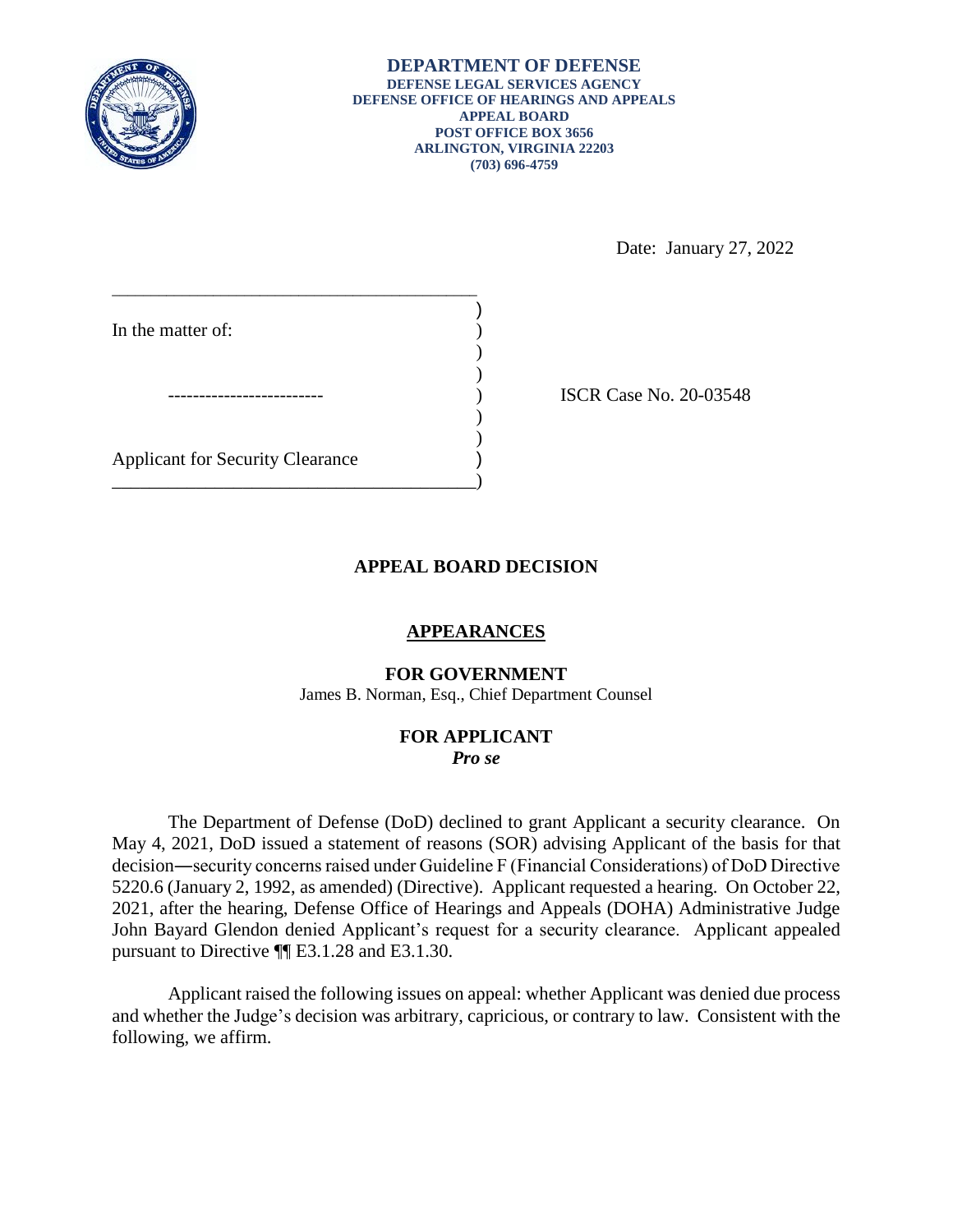## **The Judge's Findings of Fact and Analysis**

 Applicant, who is in his early sixties, has worked for a defense contractor for about 24 years and has held a security clearance for about 15 years. He and his wife incurred significant debt by borrowing money and using credit cards. Their financial obligations also increased when their oldest son and his family moved back into their home. In May 2018, Applicant and his wife hired a credit-counseling company to assist them with their debt. The company advised him to stop paying on the accounts so settlements could be negotiated. When only one debt was resolved in a six-month period, Applicant stopped working with that company and began working with a law firm to help resolve the debts. He also sold non-essential assets to reduce the debt.

 responding to the SOR, he admitted each allegation. Applicant has assets to pay the alleged debts, including over \$500,000 in a retirement account, about \$500,000 in home equity, and about \$1,500 Judge found for Applicant on the three debts he resolved and against him on the four remaining the statute of limitations, while the fourth is being disputed "under an unspecified legal theory." The SOR alleged that Applicant had seven charged-off debts totaling about \$94,000. In as a net monthly income remainder. He also "has an 'unvested' interest in his employer's public stock with a value of over \$345,000 and vested shares worth about \$28,000." Decision at 5. The unresolved debts. Three of the unresolved debts are no longer collectible due to the expiration of Decision at 4. Applicant has resolved other delinquent debts that were not alleged in the SOR.

 [Applicant] exercised poor judgment through excessive spending using multiple credit cards. His poor judgment continued by his reliance on his counselor's advice to stop paying his credit cards when he could have continued to pay them and seek to negotiate settlements of all of his debts over time. Instead, he waited for time to elapse and render some of his debts unenforceable under applicable state statute of limitations. [Decision at 9.]

### **Discussion**

#### Due Process Issues

 $\overline{a}$ 

 Applicant's appeal brief raises various due process issues. First, he contends that he emailed evidentiary exhibits to DOHA that were not presented to the Judge prior to the hearing. To the extent he is contending this was a procedural error that prejudiced him, we conclude no to DOHA. The email and exhibits are included in the record. Correspondence File. At the hearing, the Judge noted he was presented with 17 exhibits prior to going on the record (Tr. at 26), which Applicant's Exhibits G-W.<sup>1</sup> Since the Judge had the exhibits in question prior to rendering his decision, Applicant has failed to show how he was prejudiced by the delay in presenting them to relief on appeal is warranted. About eight days before the hearing, Applicant emailed 14 exhibits included the 14 exhibits provided in the email. The 17 exhibits were admitted into evidence as the Judge.

<sup>&</sup>lt;sup>1</sup> One page of the 14 exhibits is not included in the admitted exhibits. The missing page is a summary of a bank statement (Exhibit 13, page 1). The admitted pages of that exhibit (Exhibit 13, pages 2 and 3) contain the information that is in the missing page. The omission of the summary page from the admitted exhibit did not result in harmful error.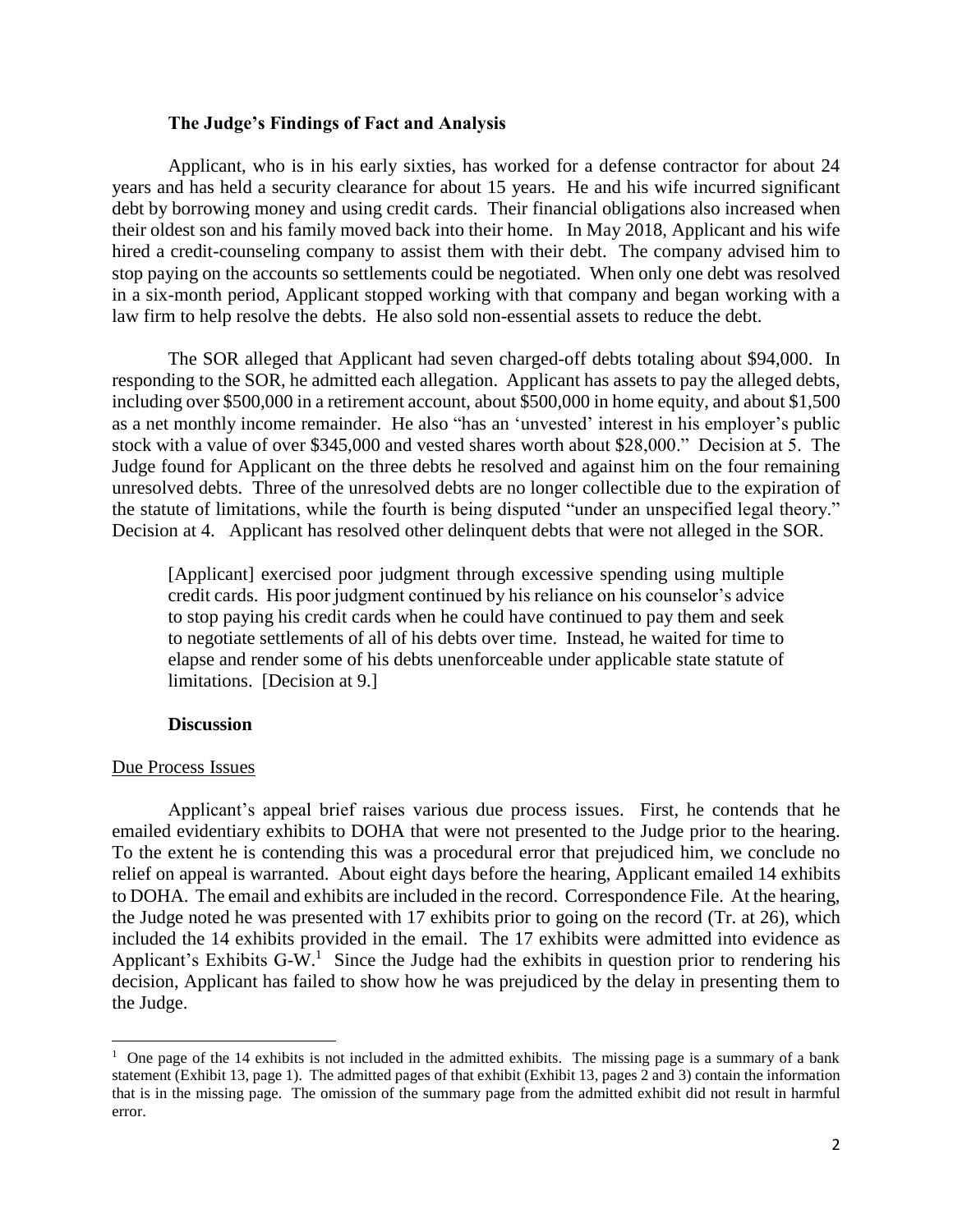Second, Applicant claims Department Counsel made statements to him that "created an unfair hearing process." Appeal Brief at 1. Coming from outside the record, these claims constitute new evidence, which we are generally prohibited from considering. Directive ¶ E3.1.29. We will, however, consider them because they raise due process claims. *See, e.g.*, ISCR Case No. 17-01472 at 2 (App. Bd. Aug. 6, 2018). 17-01472 at 2 (App. Bd. Aug. 6, 2018). Applicant claims Department Counsel "provided recommendations to [him] on how to

 present evidence prior to hearing start which created an unfair hearing process and confusion for [him.]" Appeal Brief at 1. In making this generalized claim, Applicant provides no specific explanation as to how he may have been confused or prejudiced by Department Counsel's Judge's Prehearing Guidance for DOHA Industrial Security Clearance (ISCR) Hearings and Trustworthiness (ADP) Hearings, dated January 15, 2019.<sup>2</sup> This guidance advised Applicant that he had a right to present evidence and witnesses; that he had a right to cross-examine witnesses against him, and that he had the right to object to evidence. Applicant has not claimed or shown Regarding this claim, it also merits noting there is a rebuttable presumption that Federal officials has a heavy burden of persuasion on appeal. *See, e.g.*, ISCR Case No. 00-0030 at 5 (App. Bd. Sep. 20, 2001). Applicant has not met that heavy burden in that he fails to identify anything in the record below that indicates or suggests a basis for a reasonable person to conclude that Department purported statements. Prior to the hearing, Applicant was provided the Chief Administrative that Department Counsel's purported statements contradicted the Chief Judge's guidance. and employees carry out their duties in good faith, and a party seeking to rebut that presumption Counsel misled him or otherwise acted improperly, unfairly, or unprofessionally.

 Applicant also claims Department Counsel "stated most people represent themselves and to just tell your story[.]" Appeal Brief at 1. To the extent Applicant is claiming Department Counsel somehow misled him by that statement and thereby caused him not to hire counsel or letter that Department Counsel sent to Applicant more than a month before the hearing. It advised him that "[y]ou may represent yourself, retain an attorney, or obtain the help of a personal representative who could be a union representative, family adviser, knowledgeable friend, or anyone else. In making this decision, you should consider the Government is represented by an attorney and that any adverse determination could negatively affect your current job and your future employability." Correspondence File, Department Counsel's letter of July 1, 2021. The other person represent him during the proceeding. At the beginning of the hearing, Judge also asked Applicant if he understood that he had a right to have a lawyer. Applicant responded that hearing, Applicant presented documentary evidence and testified on his own behalf. Applicant points to nothing in the record which he likely would have done differently had he been represented by counsel, or anything likely to have produced a different result. *See, e.g.*, ISCR Case No. 08- 07352 at 2 (App. Bd. Jul. 28, 2009). Applicant has failed to show his right to counsel or a personal obtain personal representation, we do not find that argument persuasive. The record contains a Chief Judge's guidance also advised Applicant of his right to employ counsel, or to have some he understood this right and indicated that he decided to represent himself. Tr. at 8-9. During the representation was impeded or infringed.

 $\overline{a}$ 

 $2$  A DOHA email of July 19, 2021 provided Applicant the prehearing guidance. Correspondence File. The prehearing guidance is also located on the DOHA website. *See* https://doha.ogc.osd.mil/Industrial-Security-Program/ Prehearing-Guidance.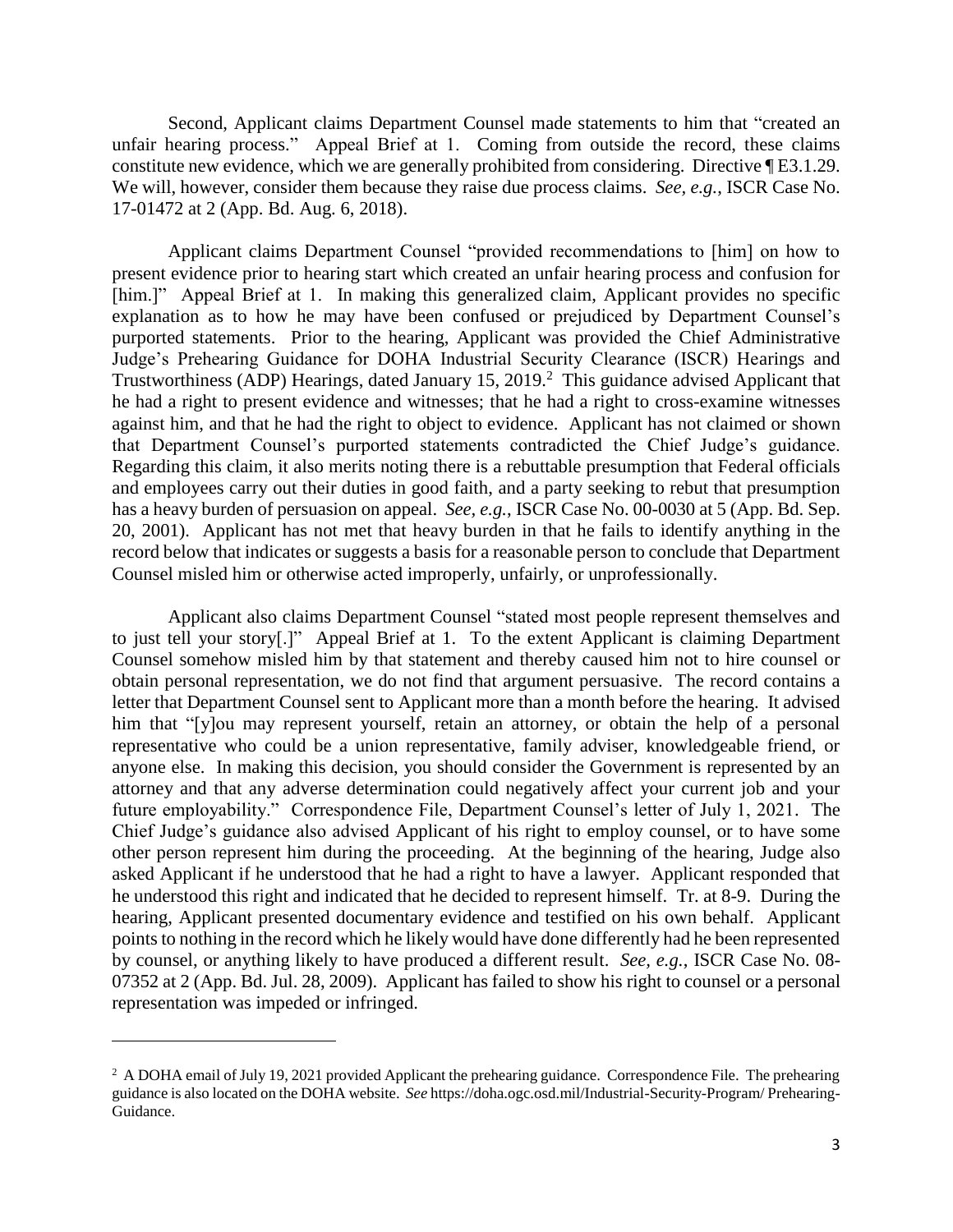Third, Applicant further asserts Department Counsel "used [her] expert knowledge against [him.]" This claim raises no appealable issue. The Chief Judge's prehearing guidance advised (App. Bd. Feb. 28, 2005). Department Counsel was responsible for representing the Government's Applicant that the hearing was an adversarial proceeding. *See also* ISCR Case No. 03-06174 at 9 interests―not Applicant's―in the proceeding.

 Finally, Applicant contends that the Judge offered him only a short period of time to address the debts and notes that financial problems can take up to seven years to resolve. As the Judge indicated in his decision, a security clearance adjudication is not a proceeding aimed at collecting an applicant's debts. Instead, it is a proceeding aimed at evaluating an applicant's judgment, reliability, and trustworthiness. *See, e.g.,* ISCR Case No. 07-08049 at 5 (App. Bd. Jul. 22, 2008). An applicant is not entitled to delay or defer adjudication of security eligibility to  resolve debts. *See, e.g.,* ISCR Case No. 06-22044 at 2 (App. Bd. Feb. 28, 2008). In this case, the Judge decided to keep the record open for about a month after the hearing to provide Applicant an opportunity to present additional evidence. When the Judge informed him of that decision, Applicant responded, "That would be fine." Tr. at 93-94. The record does not reflect that Applicant submitted any request to extend the period for post-hearing submissions. Applicant has not shown the Judge's decision regarding this issue was arbitrary, capricious, or contrary to law.

 In summary, under the facts of this case, there is no basis to conclude that Applicant was denied the due process afforded by the Directive.

#### Analytical Issues

 For three of the unresolved debts, Applicant argues that he exercised his consumer rights regarding them. He contends no further action need be taken regarding them, noting they have delinquent debts are legally unenforceable because the state statute of limitations has expired, a Judge may still consider the circumstances surrounding the debts, including any irresponsible actions in incurring or handling them, for what they reveal about an applicant's worthiness for a clearance. *See, e.g.*, ISCR Case No. 02-26018 at 4 (App. Bd. Jun. 2, 2005). For the fourth Directive ¶ E3.1.29 ("No new evidence shall be received or considered by the Appeal Board."). been charged off and the creditors have not requested further action from him. However, even if unresolved debt, Applicant makes assertions from outside the record, which we cannot consider.

 Applicant's remaining arguments are, in effect, a challenge to the way in which the Judge weighed the evidence. None of his arguments are sufficient to demonstrate the Judge weighed the evidence in a manner that was arbitrary, capricious, or contrary to law. *See, e.g.,* ISCR Case No. have a negative impact on him. The Directive, however, does not permit us to consider such 18-02592 at 5 (App. Bd. Jan. 6, 2021). Applicant also notes the Judge's unfavorable decision will consequences. *See, e.g.*, ISCR Case No. 19-02020 at 2 (App. Bd. Oct. 26, 2020).

#### Conclusion

 Applicant has failed to establish the Judge committed any harmful error. The Judge examined the relevant evidence and articulated a satisfactory explanation for the decision. The decision is sustainable on the record. "The general standard is that a clearance may be granted